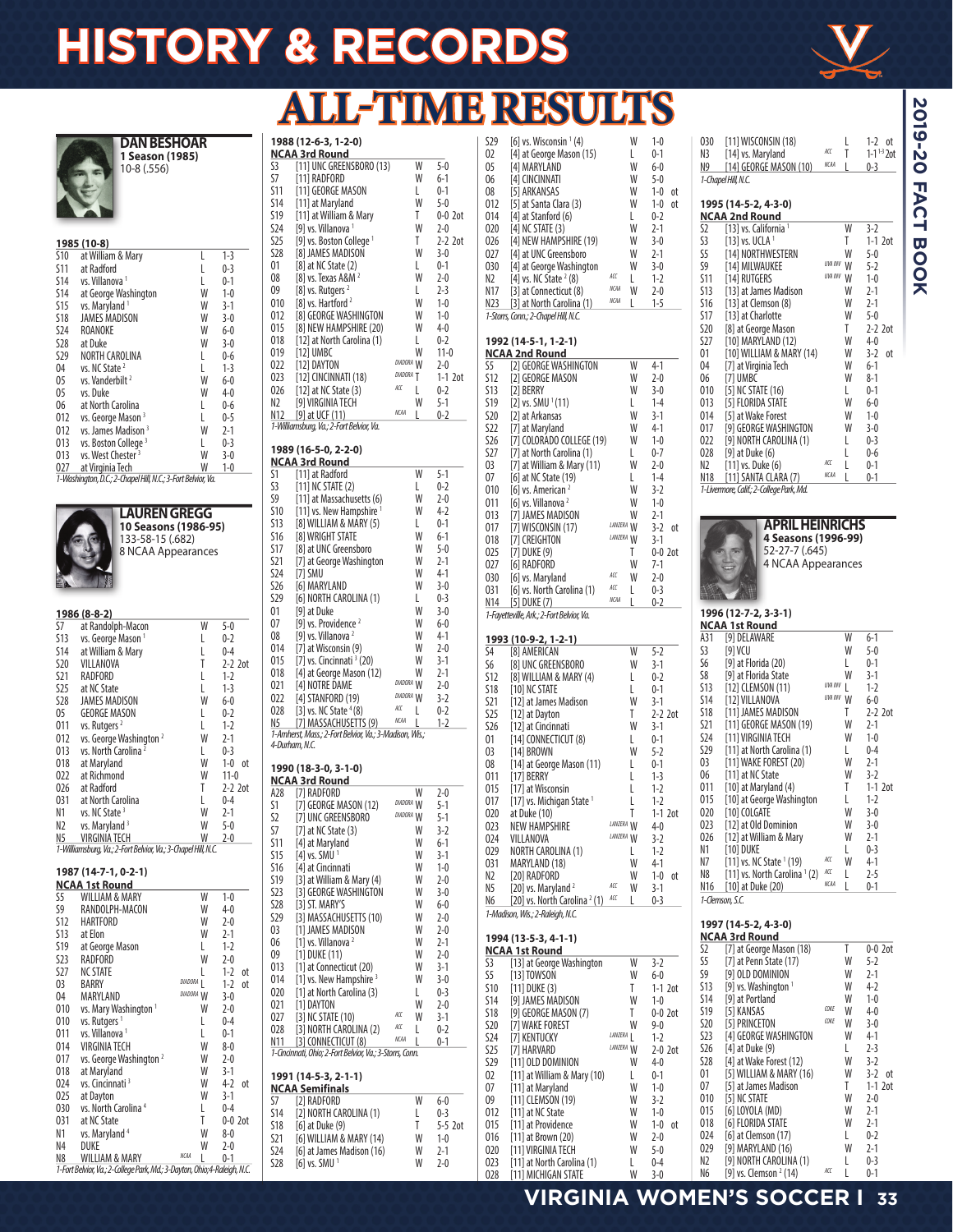

# **HISTORY & RECORDS**

| N15             | [12] JAMES MADISON                                  | NCAA<br><b>NCAA</b> | W      | 3-1                          |
|-----------------|-----------------------------------------------------|---------------------|--------|------------------------------|
| N22             | [12] WILLIAM & MARY (9)                             |                     | L      | $0 - 1$                      |
|                 | 1-Portland, Ore.; 2-Winston-Salem, N.C.             |                     |        |                              |
|                 | 1998 (13-6-2, 5-2-0)                                |                     |        |                              |
|                 | NCAA 2nd Round                                      |                     |        |                              |
| S1              | [6] at George Washington                            |                     | W      | $5 - 4$                      |
| S5<br>S8        | [6] JAMES MADISON                                   |                     | W      | $3-2$<br>оt                  |
| S11             | [6] PENN STATE (16)<br>[6] at Florida State         |                     | L<br>W | $1-2$<br>оt<br>$4 - 3$<br>оt |
| S13             | [6] at William & Mary (8)                           |                     | L      | $1-2$                        |
| <b>S18</b>      | [15] NC STATE                                       |                     | W      | $2 - 0$                      |
| S <sub>20</sub> | [15] Duke (9)                                       |                     | W      | $5-1$                        |
| S25             | [10] PORTLAND (7)                                   | COKE                | T      | $1-1$ 2ot                    |
| S27             | [10] RICHMOND                                       | COKE                | W      | $1 - 0$                      |
| S30             | [9] at VCU                                          |                     | Τ      | $1-1$ 2ot                    |
| 02              | [9] at Tennessee                                    |                     | W      | $4-3$                        |
| 04              | [9] vs. Vanderbilt $1$                              |                     | L      | $0 - 4$                      |
| 09              | [20] at Maryland                                    |                     | L<br>W | $2 - 3$<br>оt<br>$6-1$       |
| 012<br>016      | TULANE<br>CLEMSON (12)                              |                     | W      | $1 - 0$                      |
| 018             | PRINCETON                                           |                     | W      | $2 - 1$                      |
| 023             | [15] at Wake Forest (19)                            |                     | W      | $1 - 0$<br>оt                |
| 025             | [15] at North Carolina (1)                          |                     | L      | $1 - 5$                      |
| 031             | [13] GEORGE MASON                                   |                     | W      | $3-2$                        |
| N5              | [9] vs. Florida State <sup>2</sup>                  | ACC                 | W      | $2 - 0$                      |
| N6              | [9] vs. Clemson $2(14)$                             | ACC<br><b>NCAA</b>  | L      | $1-2$                        |
| N15             | [12] GEORGIA                                        |                     | T      | $1 - 1^{1-3} 4$ ot           |
|                 | 1-Knoxville, Tenn.; 2-Lake Buena Vista, Fla.        |                     |        |                              |
|                 | 1999 (13-9-0, 4-3-0)                                |                     |        |                              |
|                 | <b>NCAA 3rd Round</b>                               |                     |        |                              |
| S4              | [14] at Oregon State                                |                     | L      | $0 - 2$                      |
| S5<br>S8        | [14] at Portland (4)<br>[14] at James Madison       |                     | W<br>L | $2 - 0$<br>$1 - 2$           |
| <b>S12</b>      | [14] FRESNO STATE                                   |                     | W      | $3 - 0$                      |
| <b>S17</b>      | at Duke (8)                                         |                     | W      | $4-3$                        |
| S19             | at NC State                                         |                     | W      | $3-1$                        |
| S24             | [15] STANFORD (8)                                   | COKE                | W      | $3-2$                        |
| S <sub>26</sub> | [15] HARTFORD (5)                                   | COKE                | W      | $2 - 1$                      |
| S29             | [8] MARYLAND                                        |                     | W      | $5-0$                        |
| 02              | [8] at Clemson (17)                                 |                     | L      | $0-1$ 2ot                    |
| 05<br>08        | [10] WILLIAM & MARY (18)<br>[10] FLORIDA (2)        |                     | L<br>W | $0 - 1$<br>2-1<br>оt         |
| 010             | [10] at George Mason                                |                     | W      | $3-2$                        |
| 015             | [9] FLORIDA STATE                                   |                     | W      | $1 - 0$                      |
| 017             | [9] OAKLAND                                         |                     | W      | $2 - 0$                      |
| 022             | [7] NORTH CAROLINA (2)                              |                     | L      | $0 - 2$                      |
| 024             | [7] WAKE FOREST (11)                                |                     | L      | $0 - 1$<br>оt                |
| 029             | [10] at Penn State (5)                              |                     | L      | $1 - 4$                      |
| 031             | [10] TENNESSEE                                      | ACC                 | W      | $4 - 0$                      |
| N4<br>N14       | [11] vs. Clemson $1$                                | <b>NCAA</b>         | L<br>W | $1 - 3$<br>$3-1$             |
| N20             | [15] JAMES MADISON<br>[15] HARTFORD                 | <b>NCAA</b>         | L      | 2-3 3ot                      |
|                 | 1-Chapel Hill, N.C.                                 |                     |        |                              |
|                 |                                                     |                     |        |                              |
|                 | <b>STEVE SWANSON</b>                                |                     |        |                              |
|                 | 18 Seasons (2000-pres.)                             |                     |        |                              |
|                 | 298-92-45 (.737)                                    |                     |        |                              |
|                 |                                                     |                     |        |                              |
|                 | 19 NCAA Appearances                                 |                     |        |                              |
|                 | 2 ACC Championships                                 |                     |        |                              |
|                 |                                                     |                     |        |                              |
|                 |                                                     |                     |        |                              |
|                 | 2000 (11-8-1, 4-3-0)                                |                     |        |                              |
|                 | <b>NCAA 3rd Round</b>                               |                     |        |                              |
| A26             | [18] at William & Mary (14)                         |                     | W      | $3-0$                        |
| S1              | [15] at North Carolina (1)                          |                     | L      | $1-6$                        |
| S5              | [16] UAB                                            |                     | W<br>L | 1-0<br>$0 - 1$               |
| S9<br>S12       | [16] at Hartford (10)<br>[16] NC STATE              |                     | W      | $3-0$                        |
| <b>S15</b>      | [16] at Stanford (4)<br>[16] vs. Santa Clara 1 (10) |                     | L<br>W | $1-3$                        |

S15 [16] at Stanford (4) L<br>S17 [16] vs. Santa Clara <sup>1</sup> (10) W 1-0 S17 [16] vs. Santa Clara 1 (10) W 1-0 S17 [10] **1.3** GEORGE MASON *COKE* W 4-1<br>S24 [13] FLORIDA *COKE* L 2-3 S24 [13] FLORIDA <sup>COKE</sup> L 2-3<br>S29 [18] CLEMSON (2) L 1-2 ot S29 [18] CLEMSON (2) L 1-2<br>03 [18] GEORGE WASHINGTON W 7-0 O3 [18] GEORGE WASHINGTON W 7-0<br>06 [18] at Maryland W 3-2 06 [18] at Maryland W 3-2<br>012 [19] at Wake Forest L 1-2 O12 [19] at Wake Forest L 1-2<br>014 [19] JAMES MADISON W 3-0 O14 [19] JAMES MADISON W 3-0<br>018 RICHMOND L 1-4 018 RICHMOND L 1-4<br>021 DUKE (20) W 4-3 021 DUKE (20)<br>028 at Florida State (13) W 1-0 O28 at Florida State (13) W 1-0<br>N2 [19] at Duke MC T 0-0<sup>3-4</sup>4ot N2 [19] at Duke **ACC** T 0-0<br>N11 UNC GREENSBORO **ACCALL W** 6-1 N11 UNC GREENSBORO <sup>NCAI</sup> W 6-1<br>N18 at North Carolina (8) <sup>NCAI</sup> L 1-2 at North Carolina (8)

|                          | 2001 (17-4-2, 5-2-0)                                                                           |                    |        | S1                                          |
|--------------------------|------------------------------------------------------------------------------------------------|--------------------|--------|---------------------------------------------|
| S1                       | <b>NCAA Quarterfinals</b><br>[5] MISSISSIPPI                                                   |                    | W      | S1<br>$3-0$<br>S2                           |
| S7                       | [5] WEST VIRGINIA                                                                              | NIKE               | W      | 2-1<br>0.                                   |
| S9                       | [5] AUBURN                                                                                     | NIKE               | L      | $0 - 1$<br>0                                |
| S19                      | [11] at NC State                                                                               |                    | W      | $2 - 0$<br>09                               |
| S23<br>S26               | [11] at Florida (18)<br>[11] LIBERTY                                                           |                    | T<br>W | $1-1$ 2 $ot$<br>0<br>$7-0$<br>0             |
| S <sub>29</sub>          | [11] at Clemson (12)                                                                           |                    | L      | $0 - 4$<br>02                               |
| 02                       | [15] WILLIAM & MARY                                                                            |                    | W      | $1 - 0$<br>02                               |
| 04                       | [15] BRIGHAM YOUNG (19)                                                                        |                    | W      | $3-2$<br>02<br>οt                           |
| 07                       | [15] at George Mason                                                                           |                    | W      | $1 - 0$<br>N:                               |
| 010                      | [13] MARYLAND                                                                                  |                    | W<br>W | $1 - 0$<br>N!<br>$4-1$                      |
| 013<br>017               | [13] at James Madison<br>[10] at Richmond                                                      |                    | W      | N.<br>$3 - 0$<br>И.                         |
| 020                      | [10] at Duke                                                                                   |                    | W      | 2-1<br>0t<br>И.                             |
| 025                      | [8] NORTH CAROLINA (1)                                                                         |                    | L      | $1 - 6$<br>1-                               |
| 028                      | [8] FLORIDA STATE (20)                                                                         |                    | W      | $3-2$                                       |
| N2<br>N8                 | [13] WAKE FOREST                                                                               | ACC                | W<br>W | $2 - 0$<br>$\mathbf{z}$                     |
| N9                       | [10] vs. Duke $^1$<br>$[10]$ vs. Florida State $(18)$                                          | ACC                | Τ      | $2 - 1$<br>оt<br>Ν<br>$0-0^{2-3}4$ ot<br>A. |
| N16                      | [11] LIBERTY                                                                                   | <b>NCAA</b>        | W      | 3-0<br>A.                                   |
| N18                      | [11] WILLIAM & MARY                                                                            | <b>NCAA</b>        | W      | $4-1$<br>A:                                 |
| N24                      | [11] CINCINNATI                                                                                | <b>NCAA</b>        | W      | $4 - 0$<br>S4                               |
| D1.                      | [11] at Santa Clara (2)                                                                        | <b>NCAA</b>        | L      | $2-3$<br>SS                                 |
|                          | 1-Winston-Salem, N.C.                                                                          |                    |        | S1<br>S1                                    |
|                          | 2002 (13-7-2, 4-3-0)                                                                           |                    |        | S1                                          |
| A31                      | <b>NCAA 3rd Round</b><br>[4] SAINT JOSEPH'S                                                    |                    | W      | S2<br>$7-0$                                 |
| S6                       | $[2]$ at UCLA $(7)$                                                                            |                    | L      | S2<br>$3-4$ ot<br>S2                        |
| S8                       | [2] vs. Southern California <sup>1</sup>                                                       |                    | T      | $0-0$ 2ot<br>02                             |
| S13                      | [8] WEST VIRGINIA (22)                                                                         | NIKE<br>NIKE       | L      | $1 - 2$<br>06                               |
| <b>S15</b><br><b>S20</b> | [8] DARTMOUTH<br>[16] vs. George Mason $^2$                                                    |                    | W<br>W | $3-1$<br>09<br>$2-0$                        |
| S22                      | [16] at William & Mary                                                                         |                    | W      | 0<br>$2-1$ 2ot                              |
| <b>S25</b>               | [15] TEMPLE                                                                                    |                    | W      | 02<br>$8-1$<br>02                           |
| <b>S28</b>               | [15] CLEMSON (24)                                                                              |                    | L      | $0 - 1$<br>02                               |
| 01                       | [21] RICHMOND                                                                                  |                    | Τ      | $1-1$ 2ot<br>N.                             |
| 06                       | [21] UAB                                                                                       |                    | W      | $2 - 1$<br>N٠                               |
| 011<br>015               | at Maryland<br><b>JAMES MADISON</b>                                                            |                    | L<br>W | $0 - 2$<br>N<br>$7-3$                       |
| 019                      | at North Carolina (3)                                                                          |                    | L      | И.<br>$1 - 2$<br>V.                         |
| 023                      | DUKE                                                                                           |                    | W      | $2 - 0$<br>N.                               |
| 026                      | at Wake Forest (15)                                                                            |                    | W      | $2 - 1$<br>И.                               |
| 030                      | NC STATE                                                                                       |                    | W<br>W | $1 - 0$<br>$1-$                             |
| N2<br>N7                 | at Florida State (19)<br>[18] vs. Duke $3(24)$                                                 | ACC                | L      | 2-1<br>$0 - 1$                              |
| N15                      | [24] vs. Dayton $4$                                                                            | NCAA               | W      | $\mathbf{2}$<br>$3-2$                       |
| N17                      | [24] at West Virginia (8)                                                                      | <b>NCAA</b>        | W      | Ν<br>$1 - 0$<br>A.                          |
| N24                      | [24] at Penn State (13)                                                                        | <b>NCAA</b>        | L      | $0-3$<br>A.                                 |
|                          | 1-Los Angeles, Calif. (UCLA); 2-Williamsburg, Va.; 3-Tallahassee, Fla.;<br>4-Morgantown, W.Va. |                    |        | A:                                          |
|                          |                                                                                                |                    |        | S3<br>S٤                                    |
|                          | 2003 (12-5-4, 3-3-1)                                                                           |                    |        | S1                                          |
| A30                      | <b>NCAA 2nd Round</b><br>191 WEST VIRGINIA (11)                                                |                    |        | $\mathsf{S}$                                |
| S1                       | [6] WILLIAM & MARY                                                                             |                    |        |                                             |
| S5                       |                                                                                                |                    | W      | 1-0<br>S1                                   |
| S7                       | [6] at Ohio State                                                                              |                    | W<br>L | 2-1<br>S2<br>$0 - 1$                        |
|                          | [6] at Dayton                                                                                  |                    | T      | S2<br>$1-1$ 2ot                             |
| S12                      | [17] SANTA CLARA (3)                                                                           | NIKE               | W      | S2<br>4-1<br>0.                             |
| S14                      | [17] SOUTHERN CALIFORNIA (23) NIKE                                                             |                    | W      | $3 - 0$<br>0                                |
| S19                      | [7] at Dartmouth                                                                               |                    | W      | $3-0$<br>08                                 |
| S21<br>S26               | [7] vs. Harvard $1$<br>[6] at NC State                                                         |                    | W<br>W | $1-0$<br>0<br>$7 - 0$                       |
| S29                      | [6] at Richmond                                                                                |                    | W      | 02<br>$2 - 1$                               |
| 04                       | [4] FLORIDA STATE (21)                                                                         |                    | W      | 02<br>$3-2$<br>02                           |
| 07                       | [4] at James Madison                                                                           |                    | W      | $1 - 0$<br>V.                               |
| 011                      | [4] WAKE FOREST (15)                                                                           |                    | Τ      | 2-2 2ot<br>V.                               |
| 014<br>018               | [5] MARYLAND (19)<br>[5] at Duke (15)                                                          |                    | W<br>L | $1 - 0$<br>И.<br>$0 - 1$                    |
| 021                      | [6] LIBERTY                                                                                    |                    | W      | И.<br>$6-0$                                 |
| 026                      | [6] NORTH CAROLINA (1)                                                                         |                    | L      | 1-<br>$1-3$                                 |
| N1                       | [6] at Clemson (22)                                                                            |                    | L      | $1-2$<br>$\mathbf{z}$                       |
| N <sub>5</sub>           | [8] vs. Duke $2(10)$                                                                           | ACC<br><b>NCAA</b> | L      | $1 - 2$<br>Ν                                |
| N14                      | [10] WILLIAM & MARY                                                                            | <b>NCAA</b>        | T      | $1 - 1422$ ot<br>A:                         |
| N16                      | [10] VILLANOVA (16)<br>1-Hanover, N.H.; 2-Cary, N.C.                                           |                    | T      | $0 - 0^{2-4}$ 2ot<br>S2<br>S7               |
|                          |                                                                                                |                    |        | SS                                          |
|                          | 2004 (17-3-2, 6-2-1)                                                                           |                    |        | S1                                          |
| A27                      | <b>NCAA 2nd Round • ACC Champions</b><br>[7] EAST CAROLINA                                     |                    | W      | S1<br>$4 - 0$                               |
| A29                      | [7] MIAMI                                                                                      |                    | W      | S2<br>4-0<br>Sž                             |
| S1                       | [6] LIBERTY                                                                                    |                    | W      | $5-0$<br>S2                                 |
| S5<br>S10                | [6] at West Virginia (21)<br>[5] UCLA (8)                                                      | NIKE               | W<br>W | $1-0$<br>S3<br>3-1<br>0 <sup>4</sup>        |

| S17<br>S19<br><b>S24</b><br>01<br>05<br>09<br>012                                    | [3] vs. George Mason <sup>1</sup><br>[3] at William & Mary<br>[3] at Florida State (8)<br>[3] at Wake Forest<br>$[3]$ at Maryland $(23)$<br>[3] DUKE (16)<br>[4] JAMES MADISON                  |                                                  | W<br>W<br>W<br>L<br>T<br>W<br>W           | $4 - 0$<br>$1 - 0$<br>$1 - 0$<br>$1-2$ ot<br>$0-0$ 2ot<br>$2-1$<br>$5-0$                  | 011<br>014<br>018<br>025<br>028<br>N2<br>N7                      | [4] at NC State<br>[4] CLEMSON (21)<br>[3] VIRGINIA TECH<br>[3] MARYLAND<br>[3] at Boston College (16)<br>[7] at North Carolina (4)<br>[10] vs. Miami $^2$                                                          | ACC                                                     | W<br>T<br>W<br>W<br>L<br>L<br>T                | $3-0$<br>$1-1$ 2ot<br>$2 - 0$<br>$3-0$<br>$0 - 1$<br>$0-1$ ot<br>$0 - 0 + 220$                            |
|--------------------------------------------------------------------------------------|-------------------------------------------------------------------------------------------------------------------------------------------------------------------------------------------------|--------------------------------------------------|-------------------------------------------|-------------------------------------------------------------------------------------------|------------------------------------------------------------------|---------------------------------------------------------------------------------------------------------------------------------------------------------------------------------------------------------------------|---------------------------------------------------------|------------------------------------------------|-----------------------------------------------------------------------------------------------------------|
| 017<br>020<br>024<br>027<br>N3                                                       | [4] at North Carolina (2)<br>[4] VIRGINIA TECH<br>[4] CLEMSON (24)<br>[4] NC STATE<br>[4] vs. Virginia Tech $^2$                                                                                | ACC<br>ACC                                       | L<br>W<br>W<br>W<br>W                     | $1 - 2$<br>$3-0$<br>$2 - 0$<br>$3-0$<br>$8-0$                                             | N9<br>N16<br>N18<br>N23                                          | [10] vs. North Carolina <sup>2</sup><br>[17] LOYOLA (MD)<br>[17] WILLIAM & MARY<br>$[17]$ at UCLA $(1)$<br>1-Santa Clara, Calif; 2-Lake Buena Vista, Fla.                                                           | ACC<br><b>NCAA</b><br><b>NCAA</b><br><b>NCAA</b>        | T<br>W<br>W<br>L                               | $1 - 1^{2-4}20$<br>$4-1$<br>$1-0$<br>$1-2$ ot                                                             |
| N5<br>N7<br>N12<br>N14                                                               | [4] vs. Clemson $2(22)$<br>[4] vs. North Carolina <sup>2</sup> (1)<br>[2] JAMES MADISON<br>[2] DUKE (20)<br>1-Williamsburg, Va.; 2-Cary, N.C.                                                   | ACC<br><b>NCAA</b><br><b>NCAA</b>                | W<br>T<br>W<br>L                          | $2 - 1$<br>$1 - 1^{5-4}$ 20t<br>6-0<br>0-3                                                | A22<br>A29<br>A31                                                | 2008 (15-5-3, 6-3-1)<br><b>NCAA 3rd Round</b><br>[7] LOYOLA (MD)<br>[7] LIBERTY                                                                                                                                     |                                                         | W<br>W<br>W                                    | $4 - 0$<br>5-0<br>$5 - 0$                                                                                 |
|                                                                                      | 2005 (18-6-1, 8-2-0)<br><b>NCAA Quarterfinals</b>                                                                                                                                               |                                                  |                                           |                                                                                           | S5<br>S7                                                         | $[7]$ VCU<br>[7] at Georgia<br>[7] vs. Auburn $1$                                                                                                                                                                   |                                                         | W<br>T                                         | $1 - 0$<br>$1-1$ 2ot                                                                                      |
| A26<br>A28<br>A31<br>S4<br>S9<br>S11                                                 | [5] RHODE ISLAND<br>[5] WEST VIRGINIA (15)<br>[5] at James Madison<br>[5] at Penn State (6)<br><b>T61 TENNESSEE</b><br>[6] DAYTON                                                               | NIKE<br>NIKE                                     | W<br>W<br>W<br>L<br>L<br>T                | 6-0<br>$1 - 0$<br>$1 - 0$<br>$2 - 5$<br>$0 - 1$<br>$2-2$ 2ot                              | <b>S12</b><br><b>S14</b><br>S21<br>S25<br>S28<br>02              | [9] WILLIAM & MARY<br>[9] DARTMOUTH<br>[9] at West Virginia (15)<br>[15] at Florida State (8)<br>[15] at Miami<br>[11] NC STATE                                                                                     | NIKE<br>NIKE                                            | W<br>W<br>L<br>W<br>W<br>W                     | $2 - 1$<br>$2 - 1$<br>$0 - 3$<br>$1 - 0$<br>$2 - 0$<br>$6-0$                                              |
| S16<br><b>S18</b><br><b>S22</b><br><b>S25</b><br>S29<br>02                           | [13] ST. BONAVENTURE<br>[13] RICHMOND<br>[11] at Wake Forest (15)<br>[11] at Duke (7)<br>[7] FLORIDA STATE (10)<br>[7] MIAMI                                                                    |                                                  | W<br>W<br>W<br>W<br>W<br>W                | $7-1$<br>$9 - 0$<br>$1 - 0$<br>$1 - 0$<br>$1 - 0$<br>$1 - 0$                              | 05<br>09<br>016<br>019<br>024<br>030<br>N2                       | [11] at Clemson<br>[7] at Virginia Tech<br>[9] at Maryland<br>[9] BOSTON COLLEGE (14)<br>[7] NORTH CAROLINA (5)<br>$[11]$ DUKE $(13)$<br>[11] WAKE FOREST                                                           |                                                         | W<br>L<br>W<br>W<br>L<br>T<br>L                | $7-1$<br>$0 - 1$<br>$3-2$ ot<br>$2 - 1$<br>$1 - 5$<br>$0-0$ 2ot<br>$0 - 1$                                |
| 06<br>09<br>013<br>020<br>023<br>029<br>N2                                           | [5] at North Carolina (1)<br>[5] CLEMSON<br>[5] at Virginia Tech<br>[5] at Boston College (14)<br>[5] MARYLAND<br>[8] NC STATE<br>[7] vs. Wake Forest <sup>1</sup>                              | ACC                                              | L<br>W<br>W<br>L<br>W<br>W<br>W           | $1-2$ 2 $ot$<br>$2 - 1$<br>0t<br>$4 - 0$<br>$0 - 1$<br>$2 - 0$<br>$2 - 0$<br>$2-1$        | N5<br>Ν7<br>N14<br>N <sub>16</sub><br>N22                        | [14] vs. Wake Forest $2$ (24)<br>[14] vs. Virginia Tech $2$<br>[16] ARMY<br>[16] WEST VIRGINIA<br>$[16]$ DUKE $(22)$<br>1-Athens, Ga.; 2-Cary, N.C.;                                                                | ACC<br>ACC<br><b>NCAA</b><br><b>NCAA</b><br><b>NCAA</b> | W<br>T<br>W<br>W<br>L                          | $3-2$ 2ot<br>$0 - 0$ <sup>1-2</sup> 20<br>$2 - 0$<br>$3-2$<br>$0-2$                                       |
| N4<br>N6<br>N11                                                                      | [7] vs. Florida State 1 (6)<br>[7] vs. North Carolina $(3)$<br>[6] LIBERTY                                                                                                                      | ACC<br>ACC<br><b>NCAA</b>                        | W<br>L<br>W                               | $2 - 0$<br>$1 - 4$<br>$4 - 0$                                                             |                                                                  | 2009 (10-6-6, 4-4-2)<br><b>NCAA 3rd Round</b>                                                                                                                                                                       |                                                         |                                                |                                                                                                           |
| N13<br>N20<br>N25<br>1-Cary, N.C.                                                    | [6] TENNESSEE (14)<br>[6] CAL STATE FULLERTON (17)<br>[6] at UCLA (4)                                                                                                                           | <b>NCAA</b><br><b>NCAA</b><br><b>NCAA</b>        | W<br>W                                    | $3-0$<br>$2 - 1$<br>$0-5$                                                                 | A21<br>A28<br>A30<br>S4<br>S6                                    | [11] at Penn State (6)<br>[14] LIBERTY<br>[14] HOFSTRA<br>[11] vs. Arizona $1$<br>[11] at Arizona State                                                                                                             |                                                         | L<br>W<br>W<br>W<br>Τ                          | $0 - 1$<br>$5-0$<br>$7 - 0$<br>$4-1$<br>$1-1$ 2ot                                                         |
|                                                                                      | 2006 (12-8-2, 5-4-1)<br><b>NCAA 3rd Round</b>                                                                                                                                                   |                                                  |                                           |                                                                                           | S11<br><b>S13</b><br>S20                                         | [16] WEST VIRGINIA<br>[16] SETON HALL<br>[16] AMERICAN                                                                                                                                                              | NIKE<br>NIKE                                            | T<br>W<br>W                                    | $1-1$ 2ot<br>$4 - 0$<br>$2 - 0$                                                                           |
| A25<br>A27<br>A30<br>S3<br>S8<br><b>S10</b>                                          | [7] SYRACUSE<br>[7] LIBERTY<br>[6] VCU<br>[6] at Tennessee (20)<br>[15] GEORGIA (25)<br>[15] SETON HALL                                                                                         | NIKE<br>NIKE                                     | W<br>W<br>W<br>L<br>W<br>L                | $6-0$<br>$1-0$<br>$5-0$<br>$0 - 1$<br>0t<br>$2 - 0$<br>$0 - 1$                            | <b>S24</b><br><b>S27</b><br>S30<br>08<br>011                     | [14] at NC State<br>[14] CLEMSON<br>[23] VIRGINIA TECH<br>MARYLAND (19)<br>at Boston College (6)                                                                                                                    |                                                         | L<br>W<br>L<br>Τ<br>L                          | $1-2$<br>$3 - 0$<br>$1-2$<br>$2-2$ 2ot<br>0-1<br>0t                                                       |
| 515<br>S17<br>S21<br><b>S24</b><br>S28                                               | [21] VERMONT<br>[21] at West Virginia (6)<br>[16] WAKE FOREST (14)<br>[16] DUKE<br>[11] at Florida State (3)                                                                                    |                                                  | W<br>Τ<br>W<br>W<br>T                     | 6-0<br>$1-1$ 2ot<br>2-1<br>$1-0$<br>$0-0$ 2ot                                             | 017<br>022<br>025<br>030<br>Ν1<br>N4                             | at North Carolina (2)<br>at Duke<br>at Wake Forest (5)<br>FLORIDA STATE (4)<br>MIAMI<br>vs. Boston College <sup>2</sup> (6)                                                                                         | ACC                                                     | L<br>W<br>T<br>W<br>W<br>T                     | $1 - 2$<br>$1 - 0$<br>$0-0$ 2ot<br>$1-0$<br>$2 - 0$<br>$0 - 0^{2-3}20$                                    |
| 01<br>05<br>08<br>012<br>020<br>022                                                  | [11] at Miami<br>[12] NORTH CAROLINA (2)<br>[12] at Clemson<br>[14] VIRGINIA TECH<br>[11] BOSTON COLLEGE<br>[11] at Maryland                                                                    |                                                  | L<br>L<br>W<br>W<br>L<br>L                | 0-1<br>$0 - 2$<br>$1 - 0$<br>2-1<br>0-1<br>$0 - 2$                                        | N13<br>N15<br>N20                                                | vs. St. John's 3<br>at Penn State (9)<br>at UCLA (4)<br>1-Tempe, Ariz.; 2-Cary, N.C.; 3-University Park, Pa.                                                                                                        | <b>NCAA</b><br>NCAA<br><b>NCAA</b>                      | T<br>W<br>L                                    | $0 - 03 - 120$<br>6-2<br>$0-3$                                                                            |
| 028<br>Ν1<br>N10<br>N12<br>N17                                                       | at NC State<br>vs. Wake Forest <sup>1</sup> (17)<br>vs. West Virginia <sup>2</sup> (9)<br>at Wake Forest (19)<br>at Texas A&M (18)                                                              | ACC<br><b>NCAA</b><br><b>NCAA</b><br><b>NCAA</b> | W<br>L<br>W<br>W<br>L                     | $3-2$ ot<br>$1-2$<br>$2 - 0$<br>$2 - 0$<br>$1-2$                                          | A20<br>A22<br>A27<br>A29                                         | 2010 (15-5-2, 7-2-1)<br><b>NCAA 3rd Round</b><br>[7] LIBERTY<br>[7] COLGATE<br>[7] at Penn State (11)<br>[7] vs. Connecticut <sup>1</sup>                                                                           |                                                         | W<br>W<br>T<br>W                               | $4 - 0$<br>$6-0$<br>$1-1$ 2ot<br>$1-0$ 2ot                                                                |
|                                                                                      | 1-Cary, N.C.; 2-Winston Salem, N.C.<br>2007 (13-4-6, 5-2-3)<br><b>NCAA 3rd Round</b>                                                                                                            |                                                  |                                           |                                                                                           | S3<br><b>S10</b><br>S12                                          | [7] RICHMOND<br>[6] TEXAS<br>[6] BOSTON UNIVERSITY                                                                                                                                                                  | NIKE<br>NIKE                                            | W<br>W<br>W                                    | 8-0<br>$4 - 0$<br>3-0                                                                                     |
| A31<br>S2<br>S7<br>S9<br><b>S14</b><br><b>S16</b><br>S21<br><b>S23</b><br><b>S27</b> | [9] DELAWARE<br>[9] WEST VIRGINIA (15)<br>$[8]$ vs. Stanford $(10)$<br>[8] at Santa Clara (3)<br>[8] COLORADO (18)<br>[8] ARIZONA (25)<br>[4] LIBERTY<br>[4] WILLIAM & MARY (24)<br>[4] at Duke | NIKE<br>NIKE                                     | W<br>W<br>L<br>T<br>W<br>W<br>W<br>W<br>W | $4 - 0$<br>$3-0$<br>$1-2$<br>$0-0$ 2ot<br>4-0<br>$4 - 0$<br>$5-0$<br>$1-0$ 2ot<br>$2 - 0$ | S19<br>S23<br>S30<br>03<br>08<br>014<br>017<br>021<br>024<br>028 | [5] at West Virginia<br>[7] at Virginia Tech<br>[6] at Maryland (5)<br>[6] BOSTON COLLEGE (1)<br>[6] NORTH CAROLINA (3)<br>[8] DUKE<br>[8] WAKE FOREST<br>[7] at Florida State (10)<br>[7] at Miami<br>[7] NC STATE |                                                         | L<br>W<br>L<br>W<br>L<br>W<br>W<br>Τ<br>W<br>W | $0 - 1$<br>$3-0$<br>$2 - 3$<br>$3-2$ ot<br>0-1<br>0t<br>$2 - 0$<br>$2-1$<br>$0-0$ 2ot<br>$4-1$<br>$2 - 1$ |
| S30<br>04<br>07                                                                      | [4] at Wake Forest (23)<br>[5] FLORIDA STATE (22)<br>[5] MIAMI                                                                                                                                  |                                                  | T<br>T<br>W                               | $0-0$ 2ot<br>$1-1$ 2ot<br>$1-0$ 2ot                                                       | 031<br>N3                                                        | [7] at Clemson<br>[5] vs. Boston College <sup>1</sup> (18) ACC                                                                                                                                                      |                                                         | W<br>L                                         | 6-0<br>$0 - 1$                                                                                            |

| 025             | [3] MARYLAND                                   |             | W | $3-0$                      |
|-----------------|------------------------------------------------|-------------|---|----------------------------|
| 028             | [3] at Boston College (16)                     |             | L | $0-1$                      |
| N2              | [7] at North Carolina (4)                      |             | L | $0 - 1$<br>ot              |
| N7              | [10] vs. Miami $^2$                            | ACC         | T | $0 - 0 + 2$ 20t            |
| N9              | [10] vs. North Carolina <sup>2</sup>           | ACC         | T | $1-1^{2.4}$ 2ot            |
| N16             | [17] LOYOLA (MD)                               | <b>NCAA</b> | W | $4-1$                      |
| N18             | [17] WILLIAM & MARY                            | NCAA        | W | $1 - 0$                    |
| N23             | [17] at UCLA (1)                               | NCAA        | L | $1 - 2$<br>оt              |
|                 | 1-Santa Clara, Calif; 2-Lake Buena Vista, Fla. |             |   |                            |
|                 |                                                |             |   |                            |
|                 | 2008 (15-5-3, 6-3-1)                           |             |   |                            |
|                 | <b>NCAA 3rd Round</b>                          |             |   |                            |
| A22             | [7] LOYOLA (MD)                                |             | W | $4 - 0$                    |
| A29             | [7] LIBERTY                                    |             | W | $5-0$                      |
| A31             | [7] VCU                                        |             | W | $5 - 0$                    |
| S5              | [7] at Georgia                                 |             | W | $1 - 0$                    |
| S7              | [7] vs. Auburn <sup>1</sup>                    |             | T | $1-1$ 2 $_0$ t             |
| <b>S12</b>      | [9] WILLIAM & MARY                             | NIKF        | W | $2 - 1$                    |
| S14             | [9] DARTMOUTH                                  | NIKF        | W | $2 - 1$                    |
| S21             | [9] at West Virginia (15)                      |             | L | $0 - 3$                    |
| S25             | [15] at Florida State (8)                      |             | W | $1 - 0$                    |
| <b>S28</b>      | [15] at Miami                                  |             | W | $2 - 0$                    |
| $02\,$          | [11] NC STATE                                  |             | W | $6-0$                      |
| 05              | [11] at Clemson                                |             | W | $7-1$                      |
| 09              | [7] at Virginia Tech                           |             | L | $0 - 1$                    |
| 016             | [9] at Maryland                                |             | W | $3-2$<br>ot                |
| 019             | [9] BOSTON COLLEGE (14)                        |             | W | $2 - 1$                    |
| 024             | [7] NORTH CAROLINA (5)                         |             | L | $1 - 5$                    |
| 030             | [11] DUKE (13)                                 |             | T | $0-0$ 2ot                  |
| N <sub>2</sub>  | [11] WAKE FOREST                               |             | L | $0 - 1$                    |
| N5              | [14] vs. Wake Forest <sup>2</sup> (24)         | ACC         | W | $3-2$ 2 $ot$               |
| N7              | [14] vs. Virginia Tech <sup>2</sup>            | ACC         | T | $0 - 0$ <sup>1-2</sup> 2ot |
| N14             | [16] ARMY                                      | <b>NCAA</b> | W | $2 - 0$                    |
| N <sub>16</sub> | [16] WEST VIRGINIA                             | <b>NCAA</b> | W | $3-2$                      |
| N22             | [16] DUKE (22)                                 | NCAA        | L | $0 - 2$                    |
|                 | 1-Athens, Ga.; 2-Cary, N.C.;                   |             |   |                            |

#### **2009 (10-6-6, 4-4-2)**

|                                                      | <b>NCAA 3rd Round</b>               |             |   |                  |  |
|------------------------------------------------------|-------------------------------------|-------------|---|------------------|--|
| A21                                                  | [11] at Penn State (6)              |             | L | $0 - 1$          |  |
| A28                                                  | [14] LIBERTY                        |             | W | $5-0$            |  |
| A30                                                  | [14] HOFSTRA                        |             | W | $7-0$            |  |
| S4                                                   | [11] vs. Arizona <sup>1</sup>       |             | W | $4-1$            |  |
| S6                                                   | [11] at Arizona State               |             | T | $1-1$ 2 $_0$ t   |  |
| <b>S11</b>                                           | [16] WEST VIRGINIA                  | NIKF        | T | $1-1$ 2 $_0$ t   |  |
| S13                                                  | [16] SETON HALL                     | NIKF        | W | $4 - 0$          |  |
| <b>S20</b>                                           | [16] AMERICAN                       |             | W | $2 - 0$          |  |
| S24                                                  | [14] at NC State                    |             | L | $1 - 2$          |  |
| <b>S27</b>                                           | [14] CLEMSON                        |             | W | $3-0$            |  |
| <b>S30</b>                                           | [23] VIRGINIA TECH                  |             | L | $1 - 2$          |  |
| 08                                                   | MARYLAND (19)                       |             | T | $2-2$ 2ot        |  |
| 011                                                  | at Boston College (6)               |             | L | $0 - 1$<br>0t    |  |
| 017                                                  | at North Carolina (2)               |             | L | $1-2$            |  |
| 022                                                  | at Duke                             |             | W | $1 - 0$          |  |
| 025                                                  | at Wake Forest (5)                  |             | T | $0-0$ 2ot        |  |
| 030                                                  | <b>FLORIDA STATE (4)</b>            |             | W | $1 - 0$          |  |
| N1                                                   | MIAMI                               |             | W | $2 - 0$          |  |
| N4                                                   | vs. Boston College <sup>2</sup> (6) | ACC         | T | $0-0^{2-3}$ 2ot  |  |
| N13                                                  | vs. St. John's <sup>3</sup>         | <b>NCAA</b> | T | $0 - 03 - 12$ ot |  |
| N <sub>15</sub>                                      | at Penn State (9)                   | NCAA        | W | $6 - 2$          |  |
| N20                                                  | at UCLA (4)                         | <b>NCAA</b> | L | $0 - 3$          |  |
| 1-Tempe, Ariz.; 2-Cary, N.C.; 3-University Park, Pa. |                                     |             |   |                  |  |
|                                                      |                                     |             |   |                  |  |
| 2010 (15-5-2, 7-2-1)                                 |                                     |             |   |                  |  |

|            | <b>NCAA 3rd Round</b>            |      |   |                    |
|------------|----------------------------------|------|---|--------------------|
| A20        | [7] LIBERTY                      |      | W | $4 - 0$            |
| A22        | [7] COLGATE                      |      | W | $6 - 0$            |
| A27        | [7] at Penn State (11)           |      | T | $1-1$ 2 $ot$       |
| A29        | [7] vs. Connecticut <sup>1</sup> |      | W | $1-0$ 2 $\sigma$ t |
| S3         | [7] RICHMOND                     |      | W | $8-0$              |
| <b>S10</b> | <b>[6] TEXAS</b>                 | NIKF | W | $4 - 0$            |
| <b>S12</b> | [6] BOSTON UNIVERSITY            | NIKF | W | $3-0$              |
| <b>S19</b> | [5] at West Virginia             |      | L | $0 - 1$            |
| <b>S23</b> | [7] at Virginia Tech             |      | W | $3-0$              |
| <b>S30</b> | [6] at Maryland (5)              |      | L | $2 - 3$            |
| 03         | [6] BOSTON COLLEGE (1)           |      | W | $3-2$<br>оt        |
| 08         | [6] NORTH CAROLINA (3)           |      | L | $0 - 1$<br>оt      |
| 014        | [8] DUKE                         |      | W | $2 - 0$            |
| 017        | [8] WAKE FOREST                  |      | W | $2 - 1$            |
| 021        | [7] at Florida State (10)        |      | T | $0-0.2$ ot         |
| 024        | [7] at Miami                     |      | W | $4-1$              |
| 028        | [7] NC STATE                     |      | W | $2 - 1$            |
| 031        | [7] at Clemson                   |      | W | $6 - 0$            |
| N3         | [5] vs. Boston College $(18)$    | ACC  |   | $0 - 1$            |

### **34 I VIRGINIA WOMEN'S SOCCER**